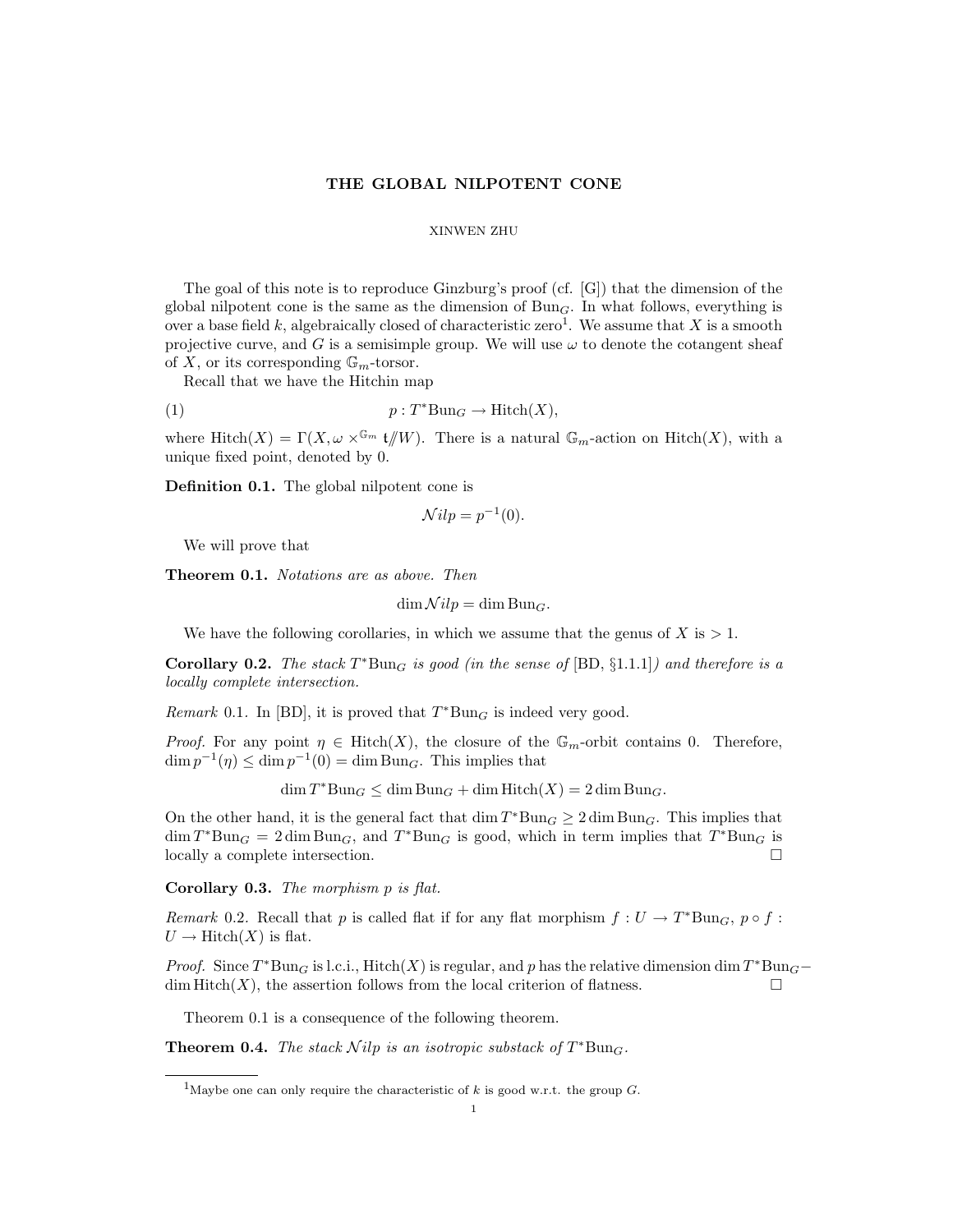We have to explain the meaning of the above sentence. First, let  $(M, \omega)$  be a symplectic variety. A locally closed subscheme  $N \subset M$  is called isotropic if every smooth subvariety  $V \subset N$  is isotropic in M (i.e.  $\omega|_V = 0$ ). Equivalently, this means  $(N_{red})^{reg}$  is isotropic in M. In this case  $2 \dim N \leq \dim M$  (if  $\dim M < \infty$ ).

If Y is a smooth (equidimensional) algebraic stack, then a locally closed substack  $\mathcal{N} \subset$  $T^*\mathcal{Y}$  is called isotropic if for some (and therefore any) smooth surjective map  $S \to \mathcal{Y}$  (we always assume that S is locally of finite type),  $S \times_{\mathcal{Y}} \mathcal{N} \subset S \times_{\mathcal{Y}} T^* \mathcal{Y} \subset T^*S$  is isotropic. In this case dim  $\mathcal{N} \leq \dim \mathcal{Y}$ . (Proof: Assume that  $S/\mathcal{Y}$  is of relative dimension d, then  $\dim \mathcal{N} + d = \dim(S \times_{\mathcal{V}} \mathcal{N}) \leq \dim S = \dim \mathcal{Y} + d.$ 

Now, we show that Theorem 0.4 implies Theorem 0.1. Observe the natural morphism  $Bun_G \to T^*Bun_G$  given by the zero section realizes  $Bun_G$  as a closed substack of  $Nilp$ . Therefore, dim  $\mathcal{N}ilp \geq \dim \mathrm{Bun}_G$ .

Now we prove Theorem 0.4, following the argument of Ginzburg (cf. [G]). We have the following obvious lemma.

**Lemma 0.5.** Let  $(M_1, \omega_1), (M_2, \omega_2)$  be symplectic varities, and  $\Gamma$  be a symplectic correspondence, (i.e.  $\Gamma$  is isotropic in  $M_1 \times M_2$  with respect to the symplectic structure  $-\text{pr}_1^*\omega_1 + \text{pr}_2^*\omega_2$ ). Then for any  $L \subset M_1$  isotropic,  $\text{pr}_2(\text{pr}_1^{-1}L \cap \Gamma)$  is isotropic in  $M_2$ .

**Corollary 0.6.** Let  $f : \mathcal{X} \to \mathcal{Y}$  be a representable morphism of smooth algebraic stacks of finite type. Let  $\mathcal{N} \subset T^* \mathcal{Y}$  be a closed substack. Let

$$
\mathcal{M} := \mathcal{X} \times_{T^* \mathcal{X}} (\mathcal{N} \times_{\mathcal{Y}} \mathcal{X}),
$$

where the morphism  $\mathcal{X} \to T^*\mathcal{X}$  is given by the zero section, and  $\mathcal{N} \times_{\mathcal{Y}} \mathcal{X} \to T^*\mathcal{X}$  is the composition  $\mathcal{N} \times_{\mathcal{Y}} \mathcal{X} \to T^* \mathcal{Y} \times_{\mathcal{Y}} \mathcal{X} \to T^* \mathcal{X}$ . If the natural projection  $\mathcal{M} \to \mathcal{N}$  is surjective, then  $N$  is isotropic in  $T^*\mathcal{Y}$ .

*Proof.* The assertion is true for  $\mathcal{X}, \mathcal{Y}$  being symplectic varieties by the above lemma. Now, let  $V \to Y$  be smooth surjective and  $U = \mathcal{X} \times_Y V$ . We want to show that  $\mathcal{N} \times_Y V$  is isotropic in  $T^*V$ . But the surjectivity of  $\mathcal{M} \to \mathcal{N}$  implies the surjectivity of  $\mathcal{M} \times_{\mathcal{Y}} V \to \mathcal{N} \times_{\mathcal{Y}} V$ . On the other hand,

$$
\mathcal{M} \times_{\mathcal{Y}} V \cong U \times_{T^* \mathcal{X} \times_{\mathcal{X}} U} (U \times_V (\mathcal{N} \times_{\mathcal{Y}} V)) \cong U \times_{T^* U} (U \times_V (\mathcal{N} \times_{\mathcal{Y}} V)).
$$

Therefore, the stack case follows from the scheme case.  $\Box$ 

Remark 0.3. This corollary can be generalized a little bit provided  $k$  is uncountable. We can allow that  $X$  has countable many connected components, and  $f$  is of finite type when restricted to each connected component of X.

We want to plug in the above lemma with  $\mathcal{X} = \text{Bun}_B$ ,  $\mathcal{Y} = \text{Bun}_G$  and  $\mathcal{N} = \mathcal{N}ilp$ . The representability of the morphism  $Bun_B \to Bun_G$  is shown in Dennis' early notes. Furthermore, it is locally of finite type. Therefore, it remains to show that

Proposition 0.7. The natural morphism

 $Bun_B \times_{T^*Bun_B} (Nilp \times_{Bun_G} Bun_B) \rightarrow Nilp$ 

is surjective.

*Proof.* Let F be the universal G-bundle on  $X \times \text{Bun}_G$ . Let



be the Springer correspondence between the flag variety  $\mathcal B$  of  $\mathfrak g$  and the nilpotent cone  $\mathcal N$ . The whole diagram is  $G \times \mathbb{G}_m$ -equivariant. Let  $Nilp = \Gamma(X \times \text{Bun}_G, \tilde{\mathcal{N}}_{\mathcal{F} \times \omega})$  be global Springer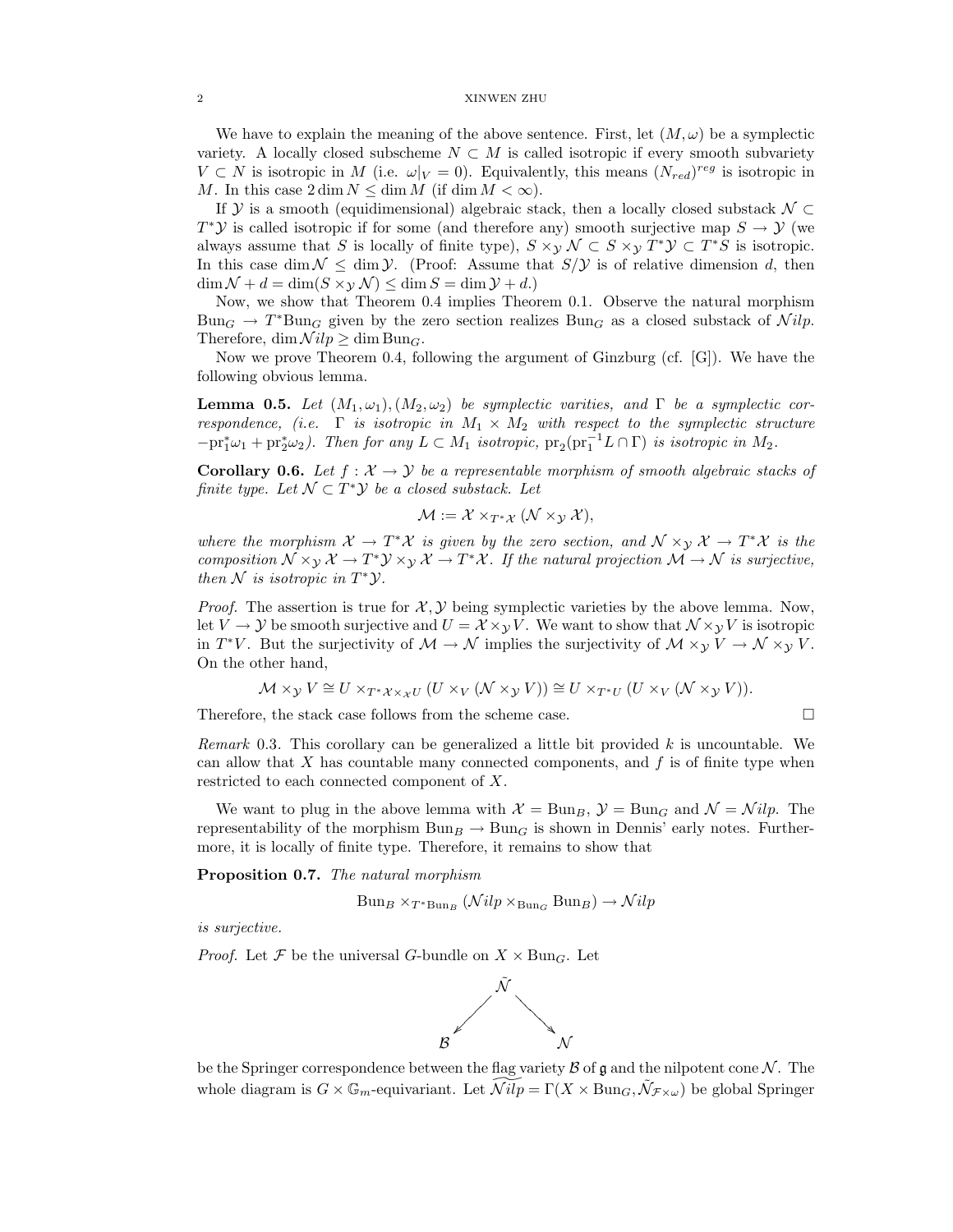resolution, where  $\mathcal{F} \times \omega$  denotes the  $(G \times \mathbb{G}_m)$ -torsor  $\mathcal{F} \times (\omega \boxtimes \mathcal{O}_{\text{Bun}_G})$ . More precisely,  $\widetilde{\mathcal{N}ilp}$ is the functor that associates every  $\text{Bun}_G\text{-scheme }S$  the set  $\Gamma(X \times S, \tilde{\mathcal{N}}_{\mathcal{F} \times \omega}|_{X \times S})$ . According to Dennis' note,  $\widetilde{\mathcal{N}ilp} \to \text{Bun}_G$  is representable. We thus have the following commutative diagram



The proposition is the direct consequence of the following two lemmas.

**Lemma 0.8.** The map  $\widetilde{\mathcal{N}ilp} \to \mathcal{N}ilp$  is surjective.

**Lemma 0.9.** The map  $\widetilde{\mathcal{N}ilp} \rightarrow \mathcal{N}ilp$  factors as

$$
\widetilde{\mathcal{N}ilp} \stackrel{\simeq}{\to} \text{Bun}_{B} \times_{T^* \text{Bun}_{B}} (\mathcal{N}ilp \times_{\text{Bun}_{G}} \text{Bun}_{B}) \to \mathcal{N}ilp.
$$

We begin with the proof of Lemma 0.8. It is enough to prove  $\widetilde{\mathcal{N}ilp}(k) \rightarrow \mathcal{N}ilp(k)$ is surjective. Let  $(\mathcal{E}, \eta) \in \mathcal{N}ilp(k)$  be a k-point, where  $\mathcal E$  is a G-bundle on X and  $\eta \in$  $\Gamma(X, \mathcal{N}_{\varepsilon \times \omega})$ . The G-bundle  $\varepsilon$  can be trivialized at the generic point  $\xi$  of X. We fix such a trivialization of  $\mathcal{E}$ , together with a trivialization of  $\omega$  at the generic point. so that the restriction of  $\eta$  to the generic point gives rise to a point in  $\mathcal{N}(K)$ , where  $K = k(X)$  is the function field of X. We claim that  $\tilde{\mathcal{N}}(K)$  maps surjectively to  $\mathcal{N}(K)$  so that  $\eta$  can be lifted to a section of  $\tilde{\mathcal{N}}_{\mathcal{E}\times\omega}$  at the generic point of X. Then by the properness of the map  $\tilde{\mathcal{N}}\to\mathcal{N}$ ,  $\eta$  can be lifted to a section of  $\tilde{\mathcal{N}}_{\mathcal{E}\times\omega}$  over the whole X.

That  $\mathcal{N}(K) \to \mathcal{N}(K)$  is surjective is equivalent to the fact that every nilpotent element  $x \in \mathfrak{g}(K)$  is contained in a Borel subalgebra defined over K. One first observes that x is indeed contained in the nilpotent radical of a K-parabolic subalgebra  $\mathfrak{p} \subset \mathfrak{g}_K$ . This is because by the Jacobson-Morosov theorem, there is a  $\mathfrak{sl}_2$ -triple  $(x, h, y) \subset \mathfrak{g}_K$  defined over K. Then h defines a grading on  $\mathfrak{g}_K = \sum \mathfrak{g}_K^i$  such that  $x \in \mathfrak{g}_K^2$ , and  $\mathfrak{p} = \sum_{i \geq 0} \mathfrak{g}_K^i$ . So it remains to show that  $\mathfrak p$  contains a Borel subalgebra defined over K. Let  $\mathcal P$  be the variety of parabolic subalgebras of g of type p. Then the lemma follows from the fact that  $G(K) \to \mathcal{B}(K) \to \mathcal{P}(K)$  is surjective, which in turn follows from the fact that the fibration  $G \rightarrow \mathcal{P}$  is Zariski locally trivial.

Finally, we prove Lemma 0.9. Recall that there is a short exact sequence of  $G \times \mathbb{G}_m$ . equivariant vector bundles

$$
0 \to \tilde{\mathcal{N}} = G \times^B \mathfrak{n} \to \mathcal{B} \times \mathfrak{g} = G \times^B \mathfrak{g} \to G \times^B (\mathfrak{g}/\mathfrak{n}) \to 0.
$$

Denote the last vector bundle by  $\tilde{\mathfrak{g}}^{\perp}$ . In other words, we have the following diagram